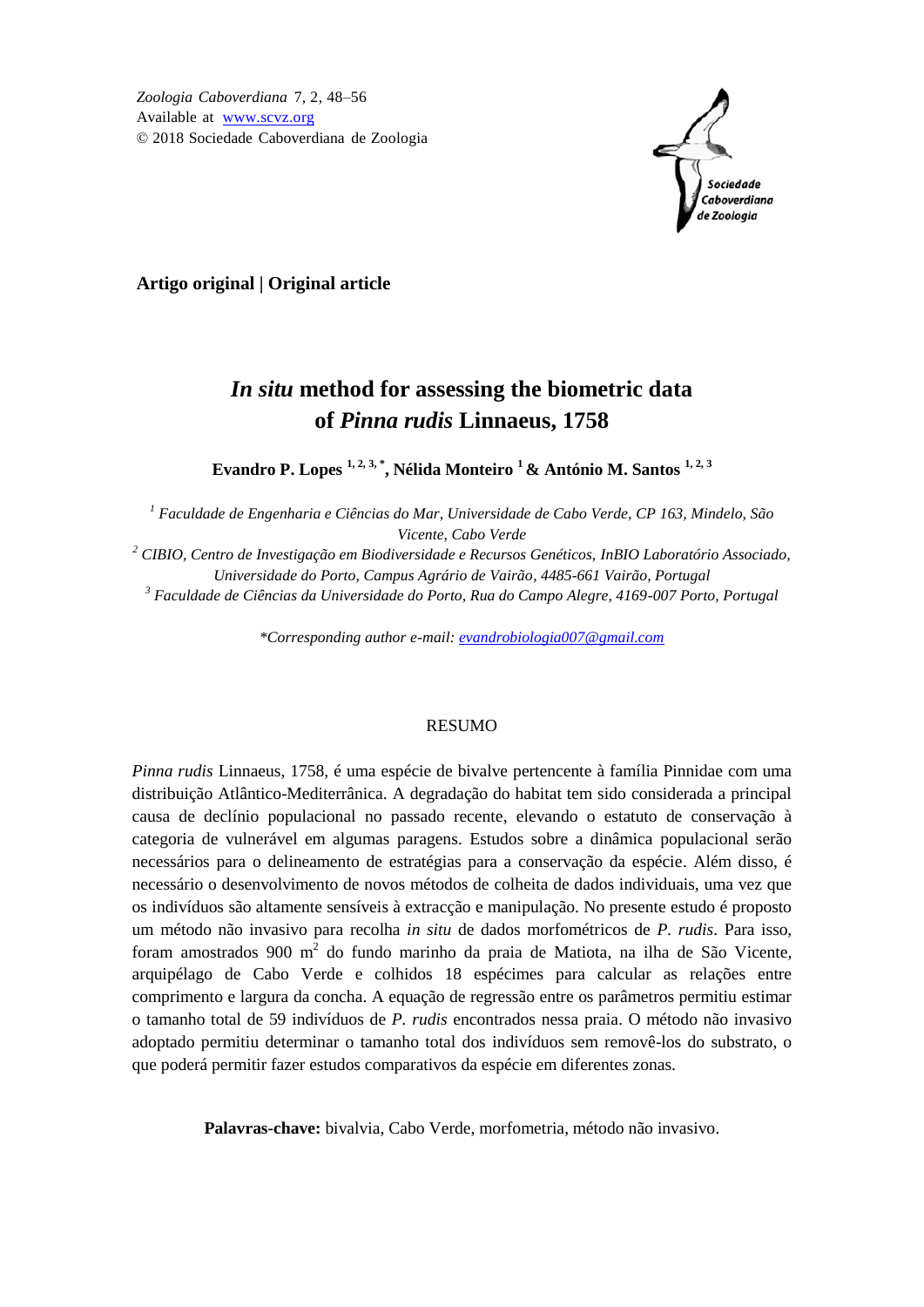#### ABSTRACT

*Pinna rudis* Linnaeus, 1758 (Bivalvia: Pinnidae) has an Atlantic-Mediterranean distribution. Habitat degradation is considered the main cause of population declines in the recent past, raising the conservation status of the species to the category of vulnerable in some places. Population dynamics studies of *P. rudis* are still necessary to fully understand its conservation requirements. Moreover, new methods of individual data collection should be developed as individuals are highly sensitive to extraction and manipulation. In the present study, we propose a non-invasive method to collect *P. rudis* morphometric data *in situ*. For this, we sampled 900 m<sup>2</sup> of the sea bed at Matiota Beach on São Vicente Island, Cabo Verde Archipelago, and collected 18 individuals to compute the relationship between shell length and width. The regression equation between the parameters allowed us to estimate the total size of 59 *P. rudis* individuals obtained from the beach. The non-invasive method adopted allowed determination of the total size of the individuals without removing them from the substratum and, thereby, allowing the comparative study of the species in different zones.

**Keywords:** bivalvia, Cabo Verde, morphometry, non-invasive method

# INTRODUCTION

*Pinna rudis* Linnaeus, 1758 is distributed throughout the Mediterranean and the northeast Atlantic (Azores, Madeira, Selvagens, Canaries and Cabo Verde), extending as far south as Saint Helena and the Gulf of Guinea (Poppe & Goto 1993, Barea-Azcón *et al.* 2008). It occurs on sandy, rocky and muddy substrata, at depths that can exceed 40 metres (Sempere *et al.* 2006). Its life cycle is characterized by two phases, one planktonic and the other fixed to the substratum via byssal threads (Basso *et al.*  2015). On the seabed, *P. rudis* shells frequently provide a hard substratum for other species to settle upon, a phenomenon known as epibiosis (Gómez-Rodríguez & Pérez-Sánchez 1997). These epibiotic associations give their shells an irregular appearance often full of colour. The diversity and complexity of epibiotic organisms tend to increase with the age of *Pinna* specimens (Basso *et al.* 2015). As such, numerous biofouling species of algae, molluscs, bryozoans, polychaetes, ascidians, cnidarians and sponges occur on *P. rudis* shells (García-March 2005).

Due to habitat degradation, often caused by fishing activities, anchors and alterations to

the rocky bottom of coastal areas, *P. rudis* populations are declining. This has led to their inclusion in Annex II of the Bern Convention as a 'strictly protected' species (in synonymy with also cited *P. pernula* Chemnitz, 1785), the Barcelona Convention as a 'Threatened or Endangered' marine species (Nebot-Colomer *et al.* 2016), and in the *Libro Rojo de los Invertebrados de Andalucía*, as 'Vulnerable' (Barea-Azcón *et al.* 2008). The ecological importance of *P. rudis* has been studied mainly in the Mediterranean Sea, specifically with regard to the interaction of shell epibionts (Richardson *et al.* 1997, Wirtz & D'Udekem-d'Acroz 2001, 2008, Cosentino & Giacobbe 2007, 2008, Barreiros *et al.* 2016), differences in shell ornamentation (Cosentino & Giacobbe 2006), the capacity for induced shell repair (Dietl & Alexander 2005) and population structure and growth (Nebot-Colomer *et al.* 2016).

Except for taxonomic/ biogeographically related studies (e.g., Ávila 2000, Segers *et al*. 2009, Gómez & Pérez 2011, Sanna *et al.* 2013), no ecological studies on *P*. *rudis* are known for the Macaronesian archipelagos.

Unfortunately, many studies upon *P. rudis*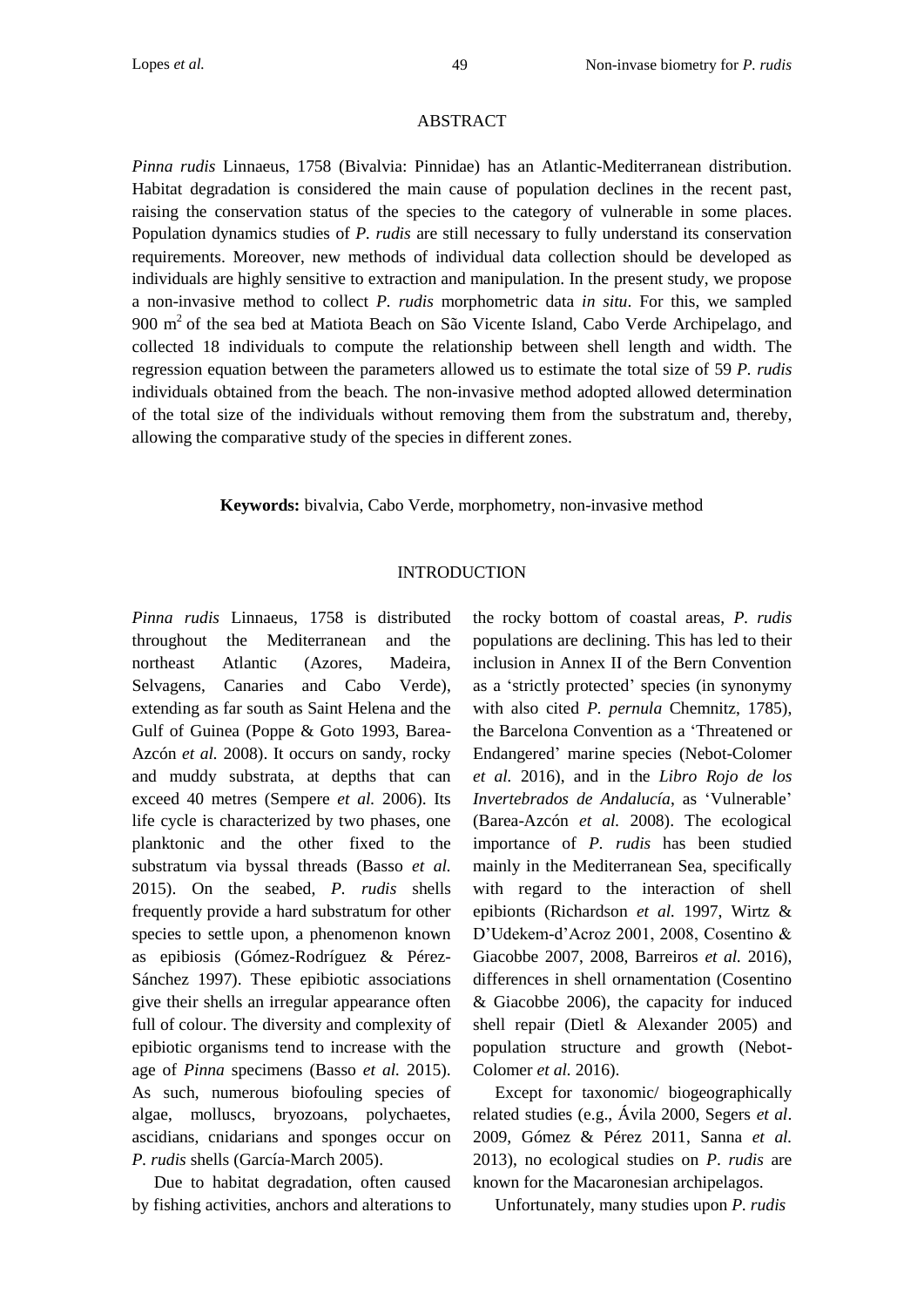require the removal of individuals from the substratum, putting at risk their survival since they no longer have the ability to produce new byssus threads (Ruppert *et al.* 2004). Given the protected status of *P. rudis*, it is important to develop methodologies that relate total shell length with the dimensions of its nonburied parts. Hence, the main objective of this study was to use a non-invasive methodology

to determine the size structure of *P. rudis*, using individuals resident off Matiota beach, on São Vicente Island (Cabo Verde) as a model. It is expected that this methodology will contribute to the expansion of ecological studies, such as spatial distribution and population size and structure in other habitats and locations, especially marine protected areas.

### MATERIAL AND METHODS

This study was carried out on Matiota beach (16° 53' 22" N and 24° 59' 46" W) in Porto Grande Bay, São Vicente Island. This coastal area is located between Ponta de João Ribeiro to the NE and Ponta do Morro Branco to the SW. The bay is semi-circular with a diameter not exceeding 4 km, is characterized by calm waters protected from strong sea currents and with depths varying from 10 to 30 m (Almada 1993).

Data collection was performed by diving using SCUBA along strip transects, 3 m wide and 60 m long. Five transects were laid perpendicular to the shore, 15 m apart, and anchored to the seabed with removable weights. Each individual of *P. rudis* identified within each strip transect was marked with a flag connected to a bottom weight and a surface float for counting and *in situ* data collection. The depths at which individuals were located was determined with a graduated cable (to the nearest 5 cm), which also had a basal weight and a surface float, and the length and maximum width of each shell (to the nearest 1 cm) above the sediment-seawater interface was determined with a ruler (Fig. 1A and B). After data collection, all the markers and transects were removed.

A total of 18 shells were sampled haphazardly to establish relationships between observable morphometric characteristics and total shell length. Biometric data were obtained from the 18 collected shells (Fig. 1C) with a calliper. The variables measured were: (i), posterior shell length (PL), that is the height of the shell projecting above the substratum measured underwater; (ii), the height of the shell buried within the substratum (AL); (iii), maximum shell width (MW); (iv), minimum shell width (mw) and (v), maximum shell length (ML) measured in the laboratory.

The maximum shell length of each individual was estimated based on the adaptation of the method applied by García-March & Ferrer (1995) to *Pinna nobilis* Linnaeus, 1758. Maximum shell size was obtained by summing the posterior and anterior lengths (ML= PL+AL). The relationship between anterior height and minimum width  $(AL= a+b*mw)$  or maximum width (AL= a+b\*MW) was established through linear regression using the PAST software version 3.15 (Hammer *et al.* 2001). The regression significance was tested using ANOVA at a confidence level of 95%. These two equations were then used to estimate the theoretical sizes (and errors) in relation to the obtained data.

This strategy aimed at allowing the nondestructive assessments of population size structure at Matiota Beach. With the size data of the entire population sampled in the study area it was possible to infer the distribution of the sizes, using 5 cm classes.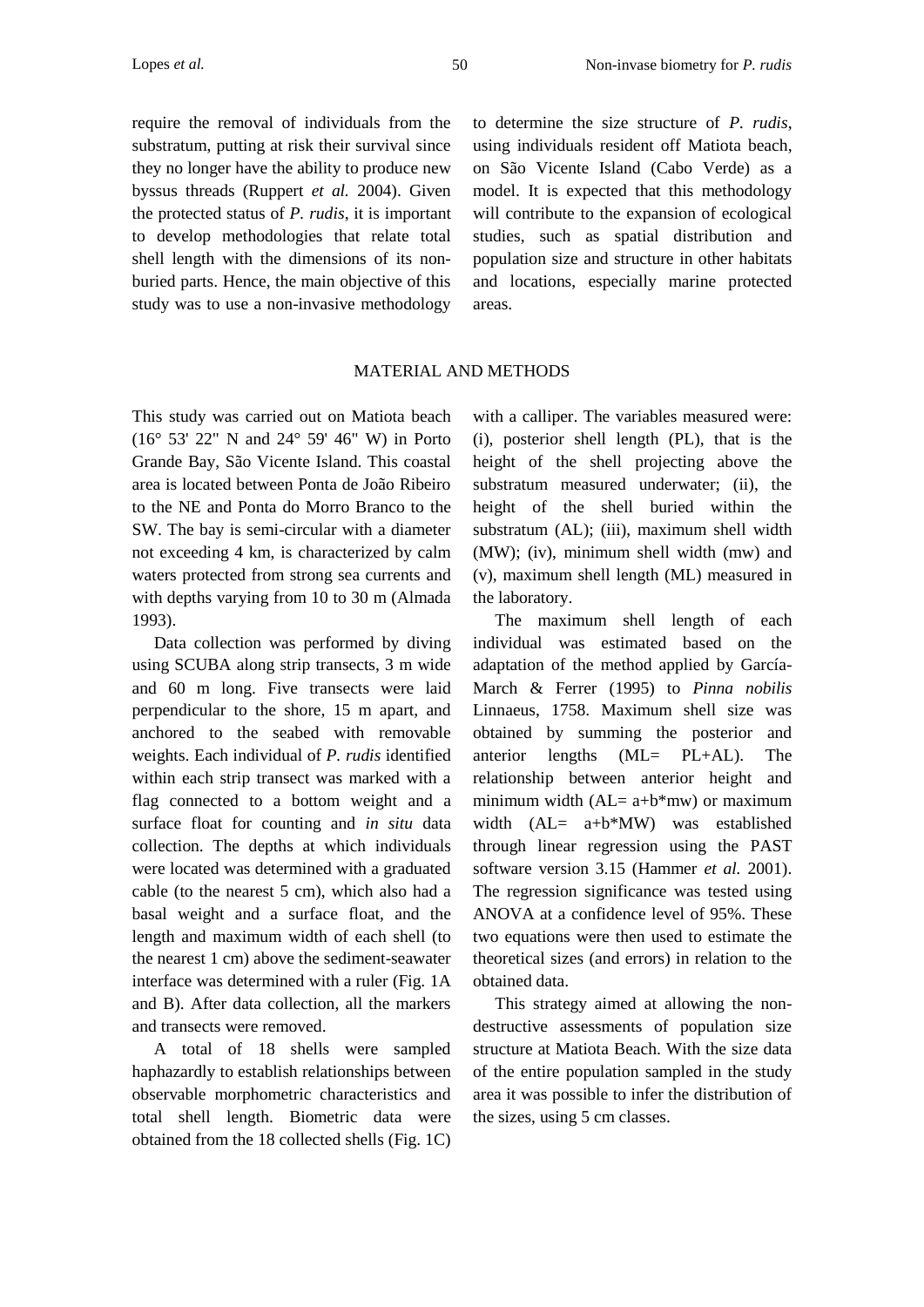

**Fig. 1.** *Pinna rudis* biometric data and sampling scheme. **A**) Sample marking scheme (I, float; II, connecting cable; III, weight; IV, test individual). **B**) Determination of the length of the shell external to the substratum (V). **C**) Illustrative chart with the biometric data used to measure *P. rudis shells* (ML, maximum length; PL, posterior length; AL, anterior length; MW, maximum width; mw, minimum width).

#### RESULTS

The entire area covered by this study was 900 m 2 and 59 *P. rudis* individuals were collected, including 53 living and 6 dead ones. These were found at depths of between 1 and 3 metres (standard error,  $SE \pm 25$  cm) with a density distribution of between 2 and 3 m. The ANOVA results revealed that both models were statistically significant (mw-PL: *F*1= 8.73, *p* = 0.009, MW-PL: *F*1= 5.32; *p*= 0.03). The best linear regression  $(R^2 = 0.59)$ 

was obtained between minimum width and anterior shell height (mw-AL). The uses of MW-AL linear regression may be less precise  $(R<sup>2</sup>= 0.50)$  because the values are more dispersive (Fig. 2A and B). The plotting of the residues showed a smaller dispersion in the mw-AL ratio than MW-AL, which showed a greater accuracy in terms of overall size estimation (Fig. 2C and D).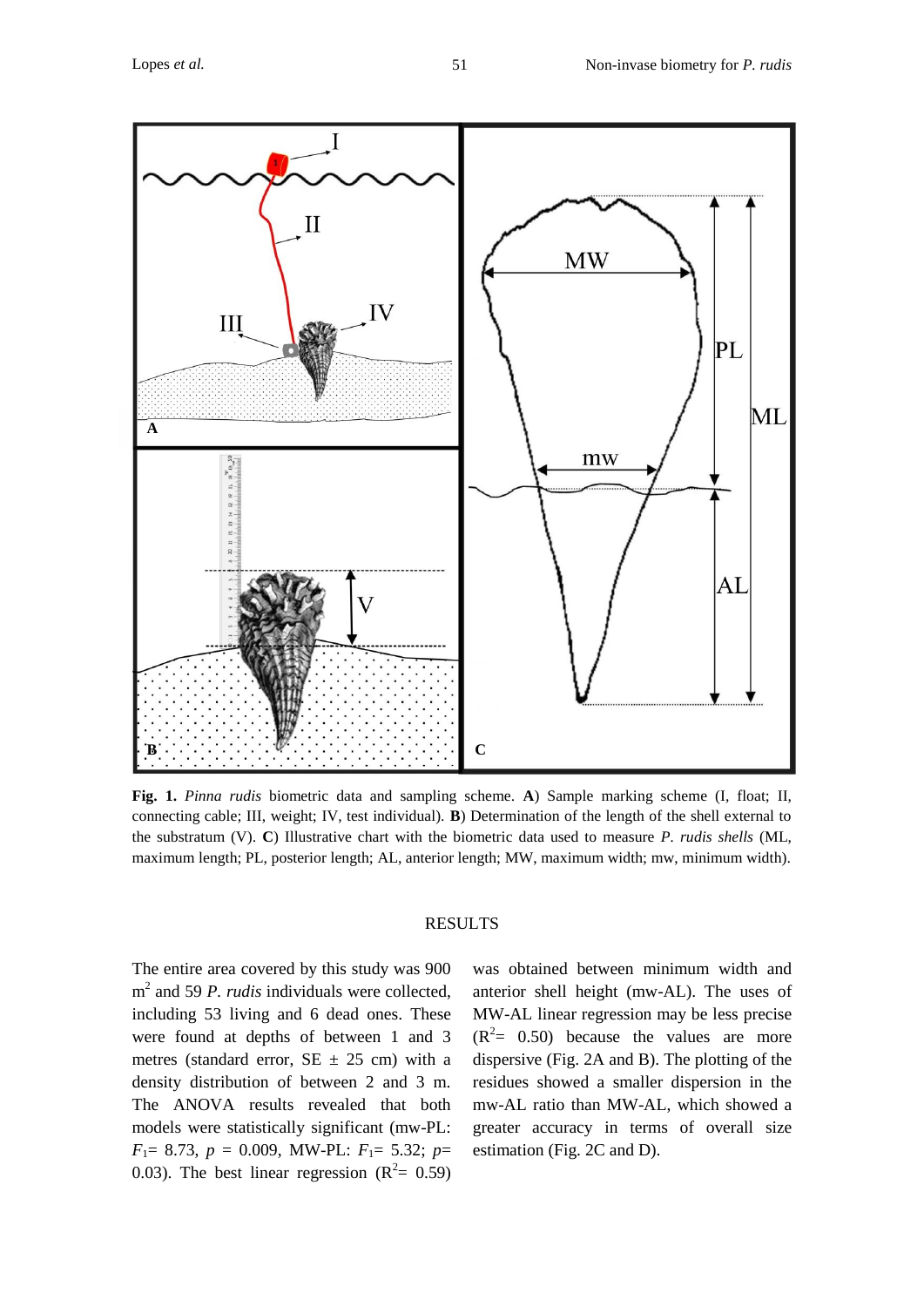

**Fig. 2.** Linear regression and residual graphs of the measurements obtained. **A)** Correlation between minimum shell width (mw) and anterior shell length (AL)  $(AL = 1.35*$  mw+ 1.38); and **B**) between maximum shell width (MW) and anterior shell length (AL) (AL= 0.85\* MW+ 3.21); **C)** dispersion of the residuals obtained from the relationship between mw-AL; and **D)** dispersion of the residuals obtained from the relationship between MW-AL. The red lines represent the correlation between AL-mw and AL-MW, and the blue lines show the 95% confidence interval of the data.

The errors of the total sizes estimated for each linear relationship revealed that the correlation between MW-AL was less efficient in estimating total shell size (Table 1).

The equation for total size estimation was then established based on the relationship between mw-AL:  $ML = PL+1.25$  mw+1.38.

The *P. rudis* average size estimated for the study area was 19.1 cm  $\pm$  0.64 cm (sample size, n= 59), and frequency analysis of the total sizes showed that 95% of the distribution was encompassed between 10 and 25 cm (Fig. 3).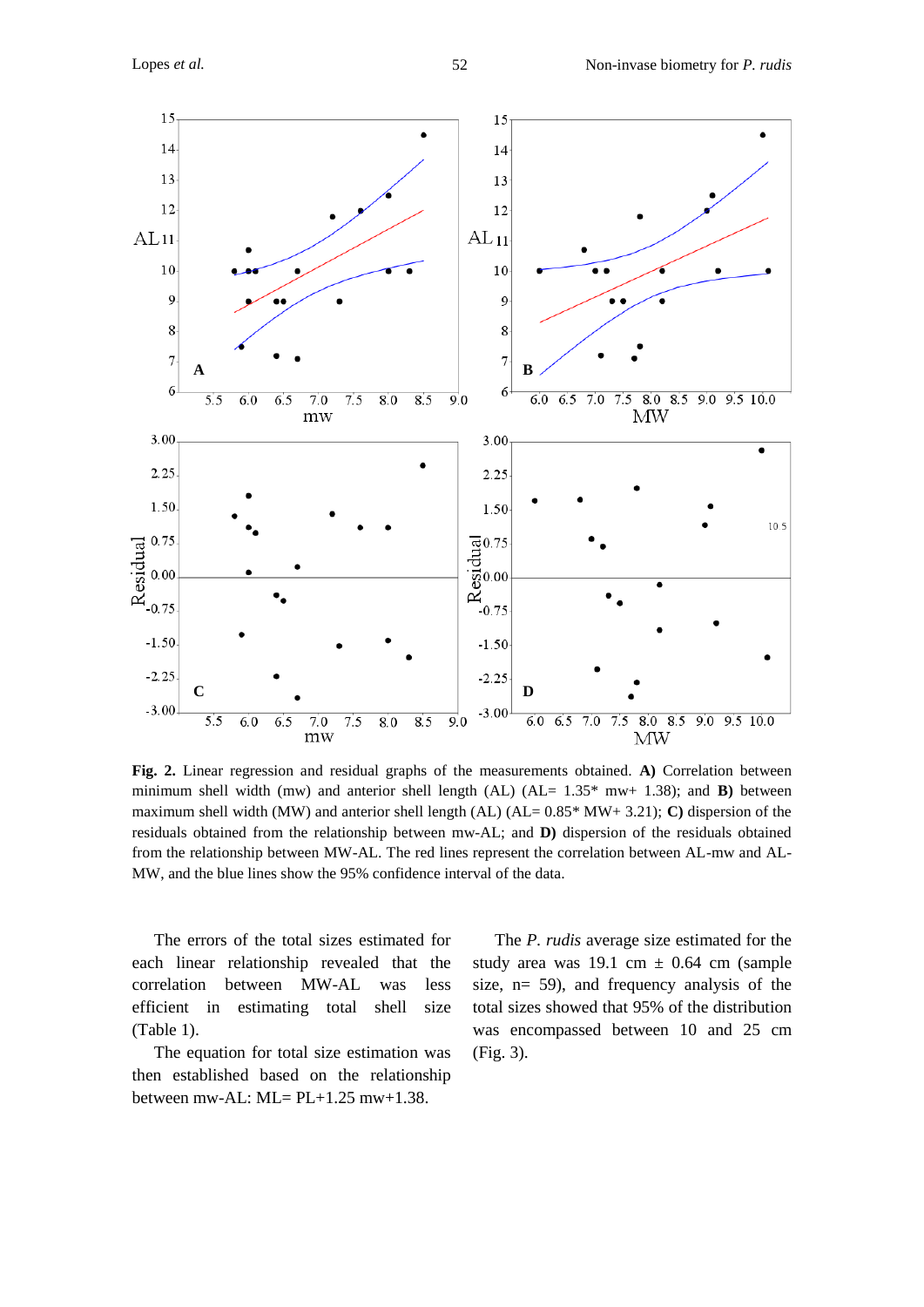**Table 1.** Measurements obtained from and estimated for 18 *Pinna rudis* individuals. ML, maximum shell length; AL, anterior length below the sediment-water interface; mw, minimum width; MW, maximum width;  $AL_1$ (mw), anterior length estimated from the equation based on mw  $(AL_1 = 1.25 \text{m} \text{w} + 1.38)$ ; AL<sub>2</sub>(MW), anterior length estimated from the equation based on MW ( $AL_2$ = 0.85MW+3.21); ML<sub>1</sub>( $AL_1$ ), maximum length estimated from AL<sub>1</sub> (ML<sub>1</sub>= PL+AL<sub>1</sub>); ML<sub>2</sub>(AL<sub>2</sub>), maximum length estimated from  $AL_2(ML_2 = PL+AL_2)$ ;  $ML_1$  -  $ML$ ,  $ML_1$  error;  $ML_2$  -  $ML$ ,  $ML_2$  error.

|       | Observed data |      |       | <b>Estimated data</b> |                                    |       |              | <b>Error</b> |            |
|-------|---------------|------|-------|-----------------------|------------------------------------|-------|--------------|--------------|------------|
| ML    | AL            | mw   | MW    |                       | $AL_1(mw)$ $AL_2(MW)$ $ML_1(AL_1)$ |       | $ML_2(AL_2)$ | $ML_1$ -ML   | $ML_2$ -ML |
| 17.00 | 10.00         | 8.00 | 9.20  | 11.38                 | 11.00                              | 18.38 | 18.00        | $-1.39$      | $-1.00$    |
| 16.50 | 10.00         | 6.00 | 7.00  | 8.88                  | 9.14                               | 15.38 | 15.64        | 1.11         | 0.86       |
| 15.00 | 9.00          | 6.50 | 7.30  | 9.51                  | 9.39                               | 15.51 | 15.39        | $-0.52$      | $-0.39$    |
| 13.10 | 7.20          | 6.40 | 7.10  | 9.38                  | 9.22                               | 15.28 | 15.12        | $-2.19$      | $-2.02$    |
| 24.50 | 14.50         | 8.50 | 10.00 | 12.01                 | 11.68                              | 22.01 | 21.68        | 2.48         | 2.82       |
| 15.50 | 9.00          | 6.40 | 7.50  | 9.38                  | 9.56                               | 15.88 | 16.06        | $-0.39$      | $-0.56$    |
| 12.80 | 7.50          | 5.90 | 7.80  | 8.76                  | 9.82                               | 14.06 | 15.12        | $-1.26$      | $-2.32$    |
| 18.50 | 11.80         | 7.20 | 7.80  | 10.38                 | 9.82                               | 17.08 | 16.52        | 1.41         | 1.98       |
| 20.00 | 12.50         | 8.00 | 9.10  | 11.38                 | 10.92                              | 18.88 | 18.42        | 1.11         | 1.58       |
| 16.50 | 10.70         | 6.00 | 6.80  | 8.88                  | 8.97                               | 14.68 | 14.77        | 1.81         | 1.73       |
| 17.00 | 10.00         | 5.80 | 6.00  | 8.63                  | 8.29                               | 15.63 | 15.29        | 1.36         | 1.71       |
| 15.00 | 9.00          | 7.30 | 8.20  | 10.51                 | 10.15                              | 16.51 | 16.15        | $-1.52$      | $-1.15$    |
| 18.50 | 12.00         | 7.60 | 9.00  | 10.88                 | 10.83                              | 17.38 | 17.33        | 1.11         | 1.17       |
| 17.00 | 10.00         | 6.70 | 7.20  | 9.76                  | 9.31                               | 16.76 | 16.31        | 0.23         | 0.69       |
| 15.50 | 9.00          | 6.00 | 7.50  | 8.88                  | 9.56                               | 15.38 | 16.06        | 0.11         | $-0.56$    |
| 17.00 | 10.00         | 6.10 | 8.20  | 9.01                  | 10.15                              | 16.01 | 17.15        | 0.98         | $-0.15$    |
| 19.50 | 10.00         | 8.30 | 10.10 | 11.76                 | 11.76                              | 21.26 | 21.26        | -1.77        | $-1.76$    |
| 13.50 | 7.10          | 6.70 | 7.70  | 9.76                  | 9.73                               | 16.16 | 16.13        | $-2.67$      | $-2.63$    |



**Fig. 3.** Histogram showing the frequencies of *Pinna rudis* shell sizes in the population resident at Matiota Beach, São Vicente Island, Cabo Verde.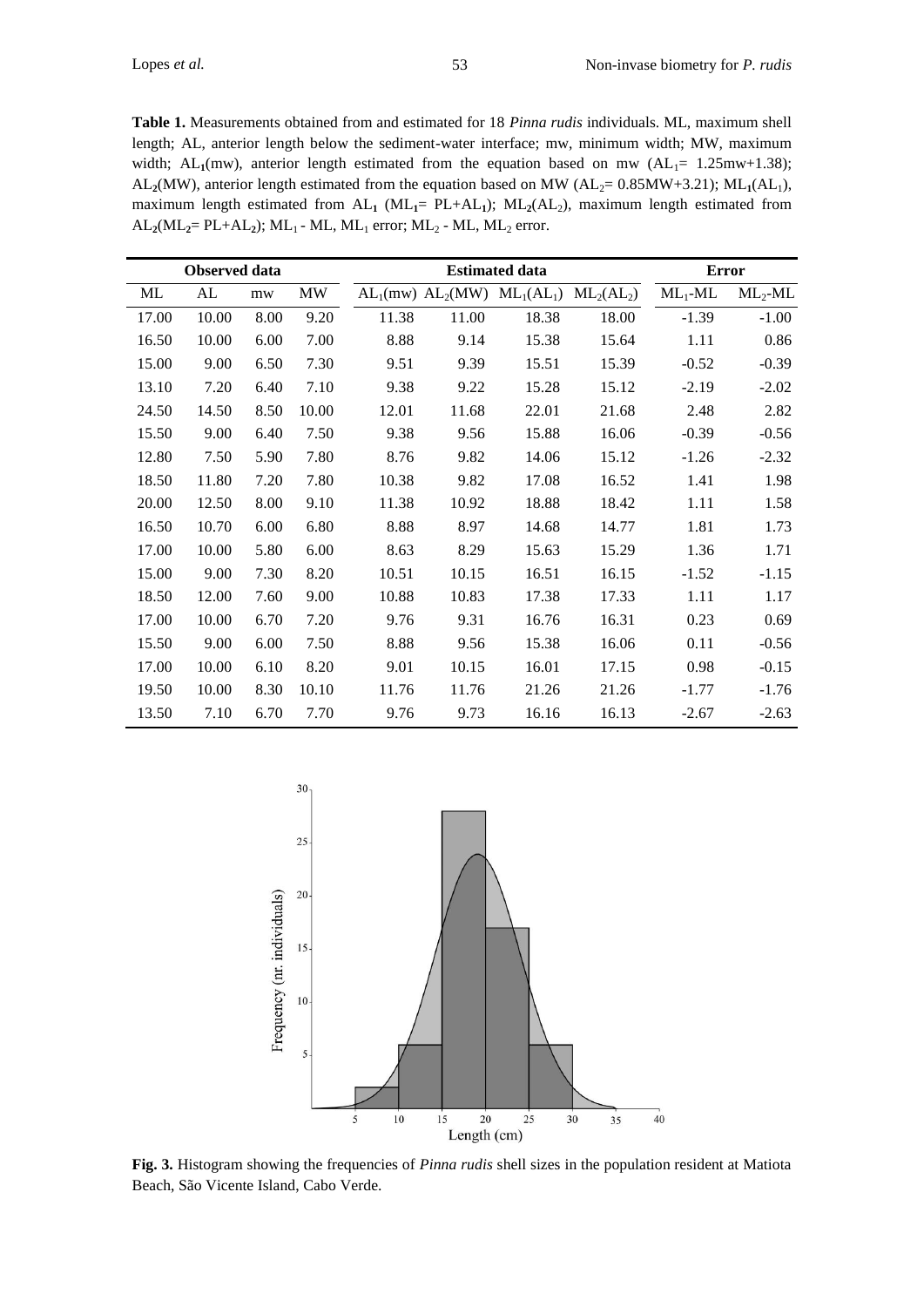## DISCUSSION

The linear regression between individual total length (ML) and posterior margin length (PL) showed a relatively high determination coefficient when compared with the maximum width (MW) regression. This posterior size measurement to estimate total size is thus more accurate than width parameters, demonstrating a high efficiency that allows the extrapolation of nondestructive biometric data. This methodology is still not accurate (given that the  $R^2$  value is low), due to the measurement mode (usually performed using SCUBA) that still lacks and requires an adjustment in the laboratory to minimize errors.

A similar technology has been proposed by García-March *et al.* (2002) to study the growth rate of the *P. nobilis* population from Moraira (Alicante, Western Mediterranean), giving an adjusted growth equation fitted to the measurements obtained with two devices. In spite of different species, the relation obtained for *P. rudis* presented a lower average error value (mean error  $= 1.30$ ) than those obtained for *P. nobili*s by Garcia March (mean error  $= 1.79$ ). In both studies this values are more imprecise in smaller pinna shell.

The results have proved the usefulness of this method when there is a need to measure many individuals of protected/cryptic species, although the error demonstrates that measurements are poorly accurate. Such an imprecision may be closely related to the irregularities of the substratum that makes it difficult to obtain an accurate estimation of minimum width. The shell size analysis

revealed a wide range of mean sizes (between 15 and 25 cm), corresponding mostly to adults. Also, the minimum size recorded for *P. rudis* was 10.1 cm, and may be related to the non-breeding season (early summer), which decreases the probability of finding smaller individuals (Basso *et al.* 2015). A similar analysis of *P. rudis* shell size was performed by Nebot-Colomer *et al.* (2016), but most of these individuals had shell lengths ranging from 15 to 20 cm. This difference in values may be due to differences in environmental conditions that influence both growth and survival rates. Most individuals were found in caves and in *Posidonia oceanica* beds, at depths of between 4 to 40 metres - different from individuals collected from coral communities at depths of from 0 to 4 metres (Nebot-Colomer *et al.* 2016).

This is the first attempt to estimate the population size structure of *P. rudis* in the Cabo Verde Archipelago. This *in situ* measurement method may be a useful and non-invasive tool for obtaining more *P. rudis* biometric data based on only a single measurement that is easy to assess underwater. In very fragile ecosystems such as Cabo Verdean Marine Protected Areas, this less invasive method can be replicated widely to obtain more biometric data for *Pinna* specimens. More studies are, however, needed to better understand the ecological benefits of *P. rudis*, namely in eutrophic zones, in order to propose efficient management and conservation measures for the entire archipelago.

# ACKNOWLEDGEMENTS

This study is included in the BIODIV Ph.D. programme and was supported by COIA and an ICETA 2016-31 research grant. We thank R. Freitas and C. Almeida for helping in the methodology definition, N. Almeida for lending us equipment; Biology FECM-UniCV' students for data collection; and to the reviewers S. Ávila and B. Morton. This article is an output from the TwinLab, established between CIBIO/InBIO and UniCV.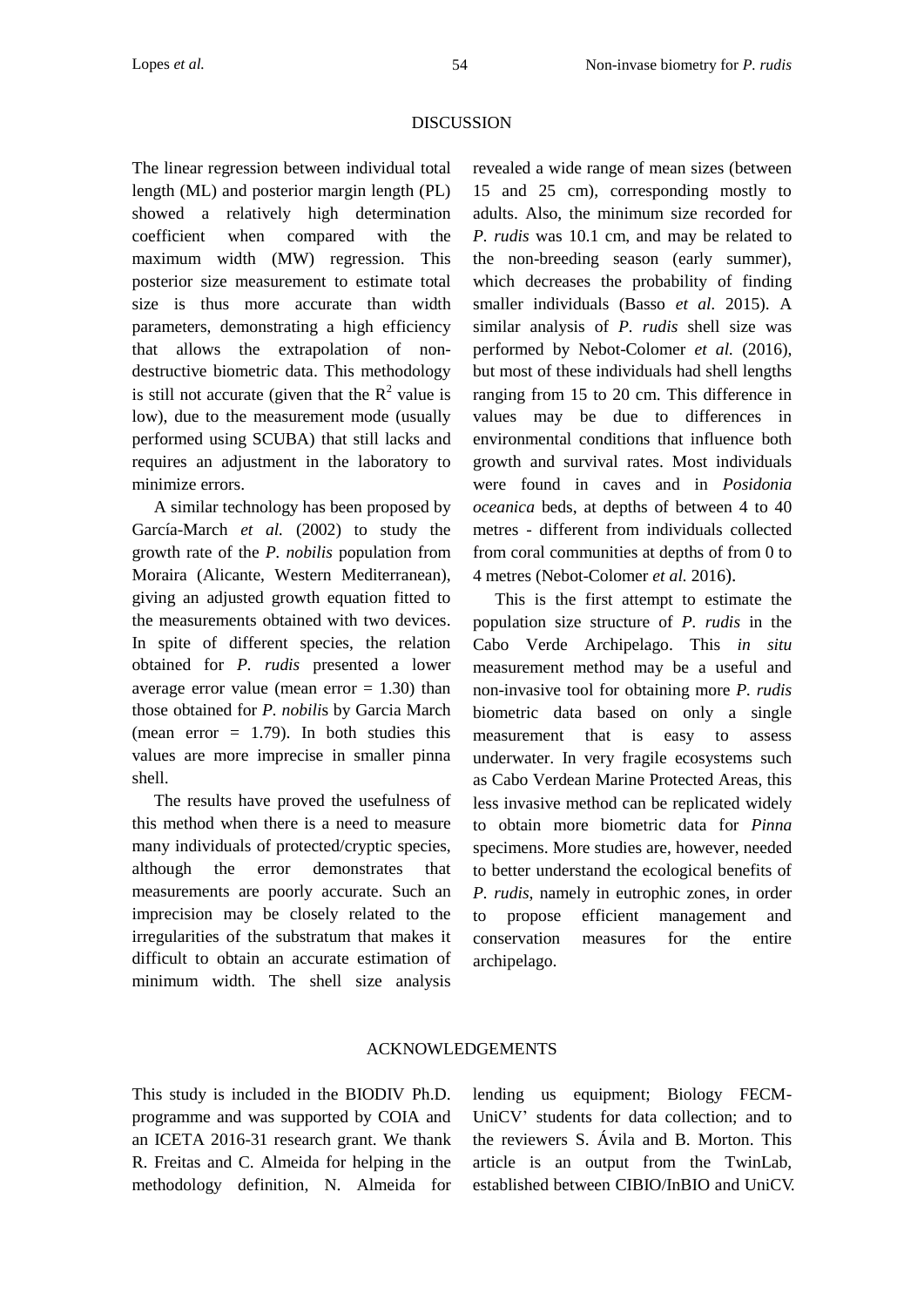#### REFERENCES

- Almada, E. (1993) *Caracterização Oceanológico das Zonas de Pesca da ZEE do Arquipélago de Cabo Verde*. INDP, Mindelo, Cabo Verde, 27 pp.
- Ávila, S.P. (2000) Shallow-water marine molluscs of the Azores: biogeographical relationships. *Arquipélago Life and Marine Sciences*, Supplement 2 (Part A), 99–131.
- Barea-Azcón, J.M., Ballesteros-Duperón, E. & Moreno, D. (2008) *Libro Rojo de los Invertebrados de Andalucía*. 4 Tomos. Consejería de Medio Ambiente, Junta de Andalucía, Sevilla, Spain, 1430 pp.
- Barreiros, J.P., Pacheco, R.J. & Gonçalves, S.C. (2016) A new insight on the symbiotic association between the fan mussel *Pinna rudis* and the shrimp *Pontonia pinnophylax* in the Azores (NE Atlantic). *Global Journal of Zoology,* 1, 1–2.
- Basso, L., Vázquez-Luis, M., García-March, J.R., Deudero, S., Alvarez, E., Vicente, N., Duarte, C.M. & Hendriks, I.E. (2015) The pen shell, *Pinna nobilis*: a review of population status and recommended research priorities in the Mediterranean Sea. *Advances in Marine Biology*, 71, 109–160.
- Cosentino, A. & Giacobbe, S. (2006) Shell ornament in *Pinna nobilis* and *Pinna rudis* (Bivalvia: Pteriomorpha). *Journal of Conchology,* 39, 135–140.
- Cosentino, A. & Giacobbe, S. (2007) Aspects of epizoobiontic mollusc assemblages on *Pinna* shells. I. Composition and structure. *Cahiers de Biologie Marine*, 2, 187–197.
- Cosentino, A. & Giacobbe, S. (2008) Aspects of epizoobiontic mollusc assemblages on *Pinna* shells. II. Does the Mediterranean *P. nobilis* represent an isle of biodiversity? *Cahiers de Biologie Marine*, 49, 161–173.
- Dietl, G.P. & Alexander, R.R. (2005) High frequency and severity of breakage-induced shell repair in western Atlantic Pinnidae (Bivalvia). *Journal of Molluscan Studies*, 71, 307–311.
- García-March, J.R. (2005) *Aportaciones al conocimiento de la Biología de* Pinna nobilis *Linneo, 1758 (Mollusca: Bivalvia) en el litoral mediterráneo ibérico*. PhD thesis University of Valencia, Spain, 332 pp.
- García-March, J.R. & Ferrer, J.F. (1995) Biometría de *Pinna nobilis* L., 1758: una revisión de la ecuación de De Gaulejac y Vicente (1990). *Boletim del Instituto Espanol de Oceanografia*, 11, 175–181.
- García‐March, J.R., García‐Carrascosa, A.M. & Peña, Á.L. (2002) *In situ* measurement of *Pinna nobilis* shells for age and growth studies: a new device. *Marine Ecology*, 23, 207–217.
- Gómez-Rodríguez, R. & Pérez-Sánchez, J.M. (1997) Moluscos Bivalvos de Canarias, Ed. Cabildo Insular de Gran Canaria. Las Palmas de Gran Canaria, Spain, 425 pp.
- Gómez, R. & Pérez, J.M. (2011) Bivalvia: pp. 301- 389, Part 6. In: Rolán, E. (coord). Moluscos y conchas marinas de Canarias. Conchbooks, Hackenheim & Emilio Rolán, Vigo, 716 pp.
- Hammer, Ø., Harper, D.A.T. & Ryan, P.D. (2001) PAST: Paleontological Statistics Software Package for Education and Data Analysis. *Palaeontologia Electronica*, 4, 1–9.
- Nebot-Colomer, E., Vázquez-Luis, M., García-March, J.R. & Deudero, S. (2016) Population structure and growth of the threatened pen shell, *Pinna rudis* (Linnaeus, 1758) in a Western Mediterranean Marine Protected Area. *Mediterranean Marine Science*, 17, 785–793.
- Poppe, G. & Goto, Y. (1993) *European seashells. Volume: 2 (Scaphopoda, Bivalvia, Cephalopoda)*. Conchbooks, Haekenheim, Germany, 221 pp.
- Richardson, C.A., Kennedy, H., Duarte, C.M. & Proud, S.V. (1997) The occurrence of *Pontonia pinnophylax* (Decapoda: Natantia: Pontoniinae) in *Pinna nobilis* (Mollusca: Bivalvia: Pinnidae) from the Mediterranean. *Journal of the Marine Biological Association of the United Kingdom*, 77, 1227–1230.
- Ruppert, E.E., Fox, R.S. & Barnes, R.D. (2004) Invertebrate Zoology: A functional evolutionary approach. *Systematic Biology*, 53, 662–664.
- Segers, W., Swinnen, F. & de Prins, R. (2009) Marine molluscs from the Portuguese province of Madeira, Snoeck, Belgium, 611 pp.
- Sempere, J.B., Jerez, P.S., Luis, M.V. & Martínez, C.O. (2006) *Evaluación de las Especies Marinas de Interés Ecológico del LIC de las Islas Columbretes*. Servicio de Conservación de la Biodiversidad – Conselleria de Território y Vivenda, Espanha, 117 pp.